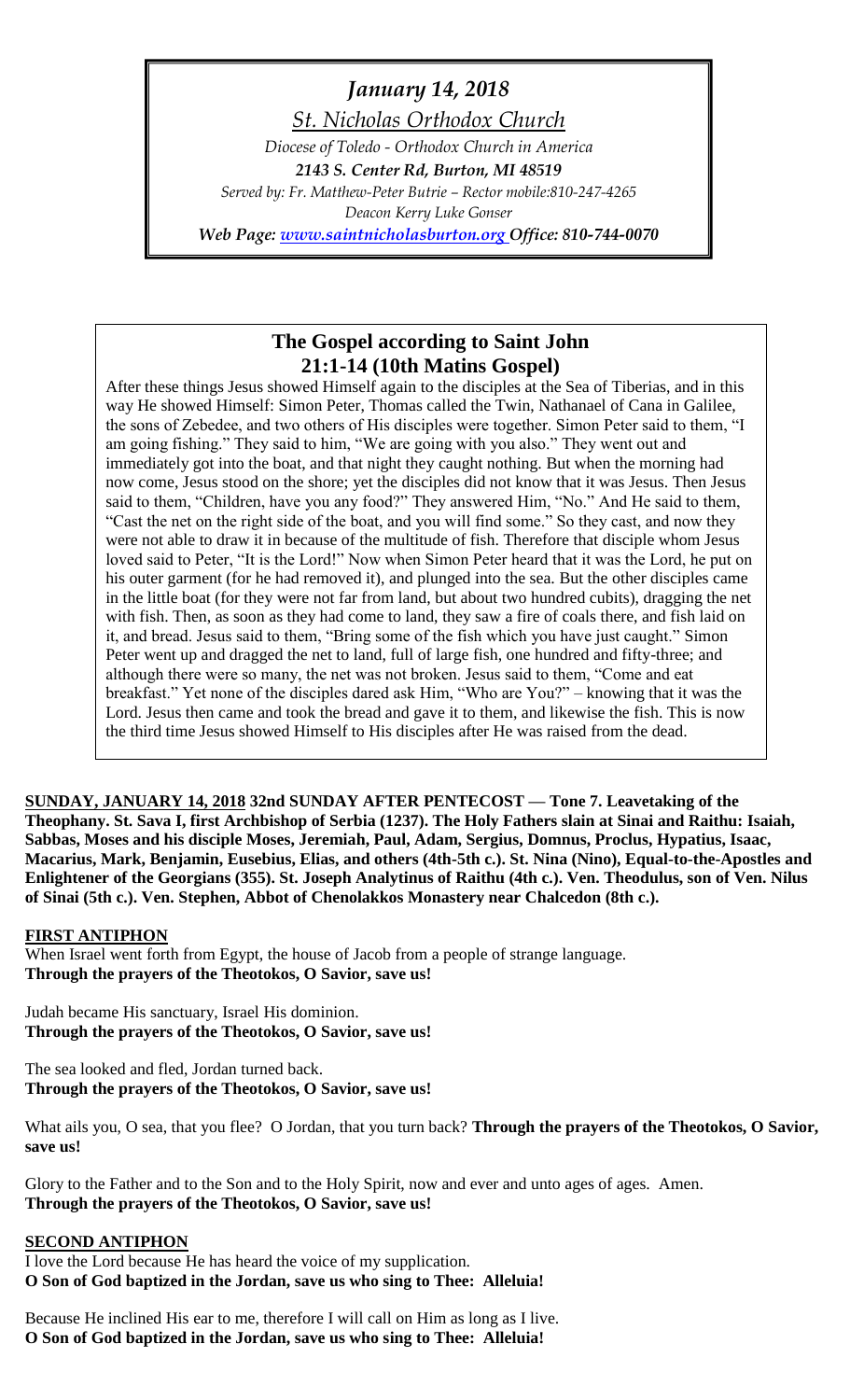The snares of death encompassed me; the pangs of hell laid hold on me. I suffered distress and anguish, then I called upon the name of the Lord.

## **O Son of God baptized in the Jordan, save us who sing to Thee: Alleluia!**

Gracious and righteous is the Lord, and our God is merciful.

**O Son of God baptized in the Jordan, save us who sing to Thee: Alleluia!**

Glory to the Father and to the Son and to the Holy Spirit, now and ever and unto ages of ages. Amen.

Only-begotten Son and immortal Word of God, Who for our salvation didst will to be incarnate of the holy Theotokos and ever-virgin Mary, Who without change became man and wast crucified, Who art one of the Holy Trinity, glorified with the Father and the Holy Spirit: O Christ our God, trampling down death by death, save us!

## **THIRD ANTIPHON**

#### **O give thanks to the Lord, for He is good, for His mercy endures forever!**

**(Tone 1)** When Thou, O Lord, wast baptized in the Jordan, the worship of the Trinity was made manifest! For the voice of the Father bare witness to Thee, and called Thee His beloved Son! And the Spirit, in the form of a dove, confirmed the truthfulness of His word. O Christ our God, Who hast revealed Thyself and hast enlightened the world, glory to Thee!

## **Let the house of Israel say: For He is good, for His mercy endures forever!**

When Thou, O Lord, wast baptized in the Jordan, the worship of the Trinity was made manifest! For the voice of the Father bare witness to Thee, and called Thee His beloved Son! And the Spirit, in the form of a dove, confirmed the truthfulness of His word. O Christ our God, Who hast revealed Thyself and hast enlightened the world, glory to Thee!

## **Let the house of Aaron say: For He is good, for His mercy endures forever!**

When Thou, O Lord, wast baptized in the Jordan, the worship of the Trinity was made manifest! For the voice of the Father bare witness to Thee, and called Thee His beloved Son! And the Spirit, in the form of a dove, confirmed the truthfulness of His word. O Christ our God, Who hast revealed Thyself and hast enlightened the world, glory to Thee!

#### **Let those who fear the Lord say: For He is good, for His mercy endures forever!**

When Thou, O Lord, wast baptized in the Jordan, the worship of the Trinity was made manifest! For the voice of the Father bare witness to Thee, and called Thee His beloved Son! And the Spirit, in the form of a dove, confirmed the truthfulness of His word. O Christ our God, Who hast revealed Thyself and hast enlightened the world, glory to Thee!

## **THE SMALL ENTRANCE**

*Deacon:* Wisdom! Let us attend! *Choir:* Come, let us worship and fall down before Christ...

## **TROPARIA**

**(Tone 7)** By Thy Cross, Thou didst destroy death! To the thief, Thou didst open Paradise! For the myrrhbearers, Thou didst change weeping into joy! And Thou didst command Thy disciples, O Christ God, to proclaim that Thou art risen, granting the world great mercy!

**(Tone 1)** When Thou, O Lord, wast baptized in the Jordan, the worship of the Trinity was made manifest! For the voice of the Father bare witness to Thee, and called Thee His beloved Son! And the Spirit, in the form of a dove, confirmed the truthfulness of His word. O Christ our God, Who hast revealed Thyself and hast enlightened the world, glory to Thee!

**(Tone 4)** In truth you were revealed to your flock as a rule of faith, a model of meekness, and teacher of abstinence, so you won the heights by humility, and riches by poverty, O Holy Father Nicholas, intercede with Christ God to save our souls.

## **KONTAKION**

**(Tone 4)** Today Thou hast appeared to the universe, and Thy light, O Lord, hast shone on us, who with understanding praise Thee: Thou hast come and revealed Thyself, O Light Unapproachable!

#### *The Prokeimenon in the First Tone:* **Let Thy mercy, O Lord, be upon us / as we have set our hope on Thee.** *v.* **Rejoice in the Lord, O ye righteous! Praise befits the just!**

#### **THE READING FROM THE EPISTLE OF THE HOLY APOSTLE PAUL TO THE EPHESIANS (4:7-13)**

*Brethren:* Grace was given to each of us according to the measure of Christ's gift. Therefore it is said, "When he ascended on high he led a host of captives, and he gave gifts to men." (In saying, "He ascended," what does it mean but that he had also descended into the lower parts of the earth? He who descended is he who also ascended far above all the heavens, that he might fill all things.) And his gifts were that some should be apostles, some prophets, some evangelists, some pastors and teachers, to equip the saints for the work of ministry, for building up the body of Christ, until we all attain to the unity of the faith and of the knowledge of the Son of God, to mature manhood, to the measure of the stature of the fulness of Christ.

#### *Alleluia, Tone 5*

*v.* **I will sing of Thy mercies, O Lord, forever; with my mouth I will proclaim Thy truth from generation to generation.**

*v.* **For Thou hast said: Mercy will be established forever; Thy truth will be prepared in the heavens.**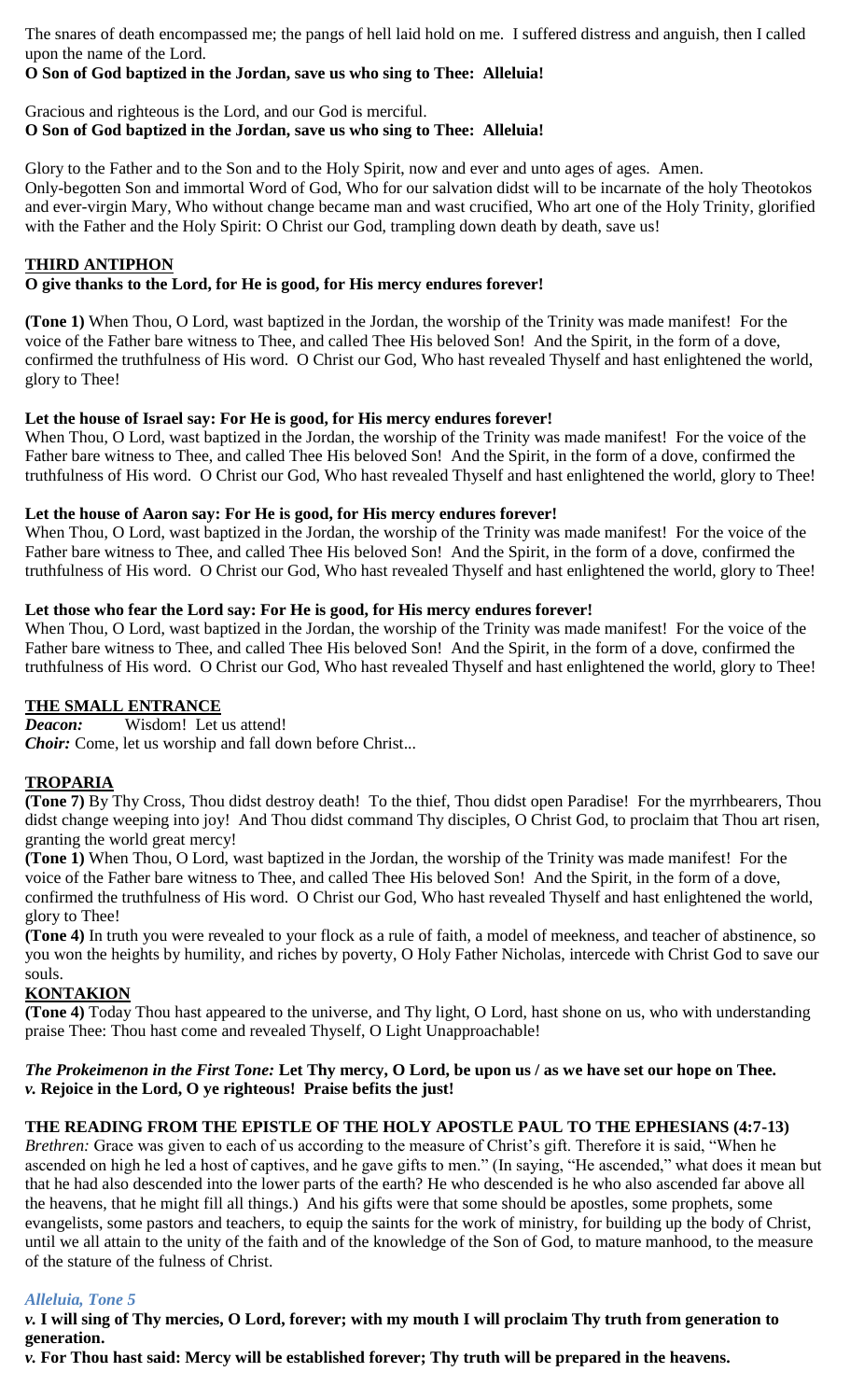**THE HOLY GOSPEL ACCORDING TO SAINT MATTHEW (4:12-17)** At that time when Jesus heard that John had been arrested, he withdrew into Galilee; and leaving Nazareth he went and dwelt in Caper'na-um by the sea, in the territory of Zeb'ulun and Naph'tali, that what was spoken by the prophet Isaiah might be fulfilled: "The land of Zeb'ulun and the land of Naph'tali, toward the sea, across the Jordan, Galilee of the Gentiles -- the people who sat in darkness have seen a great light, and for those who sat in the region and shadow of death light has dawned." From that time Jesus began to preach, saying, "Repent, for the kingdom of heaven is at hand."

#### **COMMUNION HYMN**

Praise the Lord from the heavens! Praise Him in the highest! Alleluia! Alleluia! Alleluia!

#### **Sorting out the Church** by A Priest of the Orthodox Church

I am often asked why I don't take a strict stand on Tradition against fellow Orthodox who don't see things in a more traditional way, why I don't speak out and do so with severity. Sometimes I do say how I myself see things and I make my case clearly, but those are rare occasions, when it seems to me that I really have to speak out. Why so? It seems to me that this, the manner in which we approach others in the Church, is a matter of how we conceive the Church, what we take the Church to be. If she is a human institution, she is entirely ours and we need to figure out how we need to take care of her. If, on the other hand, she is Christ's, we are only caregivers to each other, all together being His. I expressed this opinion here before, especially in my review of the book "The Departure of the Soul," and I need not repeat it. Therefore, I am not of the opinion that things need to be approached in a trenchant way. Yet, and herein lies a great paradoxical temptation, one can also stand against trenchancy in the most trenchant way. This is a great danger! We should not push people out of God's mercy and love because of the way they process their faith. The following words of St. Paisios the Aghiorite go to the heart of the matter:

'Elder, how should we handle difficult Church matters when they arise?'

'Avoid extremes. Issues aren't resolved through extremes. In the old days, you'd see a grocer adding things gradually to the scales with a scoop, so that he'd get it just right and balance them. In other words, he didn't heap a lot on all at once, nor did he take a large amount off. The two extremes always afflict the Church and even those who support them are afflicted, because usually the two are at odds with each other. It's as if one extreme is being held by people possessed, who are spiritually insolent (despising everything) and the other is being grasped by mad people who have childish zeal and are narrow-minded. Spiritually insolent people are never going to agree with childish zealots. They'll squabble and fight because neither side has divine grace. Then both sides will be at loggerheads all the time- God forbid!- and we'll never hear the end of it. Anybody who can bring these two extremes together and get them to agree will be rewarded by Christ with two eternal crowns. We should be careful not to create issues for the Church, nor to exaggerate any small human foibles, so that we don't create a greater problem, much to the joy of the evil one. If you get upset over something small and rush off angrily, supposedly to put it to rights, you're like a feather-brained church warden who sees a candle dripping and charges off to sort it, bumping into people and knocking candle-holders, causing a disturbance while the divine service is going on. Unfortunately, these days we've got lots of people who disturb the peace of the Church. Those of them who are educated, see dogma with their minds rather than with the spirit of the Holy Fathers. The ignorant, on the other hand, grind their teeth over dogma, when they're talking about Church matters and in this way cause more damage to the Church than those who are actively engaged in opposing Orthodoxy. It's best if the river isn't too much in spate, because then it carries away logs, rocks and people. But if it's too stagnant, on the other hand, you get lots of mosquitoes… And then there are people who are concerned more with criticizing others than they are with the general good. They spend more time watching other people than they do examining themselves. They look at what somebody else says, so that they can then take a stick to them, when, if they themselves had written the self-same thing, they'd support it with quotations for the Scriptures and the Fathers. They do a great deal of harm, because, on the one hand, they're being unfair to another person, and, on the other, they're belittling them in the eyes of others. In fact, they often sow doubt in the souls of those who are weaker in the faith, by shocking them. Those who justify their wickedness by their supposed reprimands of others rather than themselves or with their publication of Church affairs- even things that shouldn't be mentioned- by hiding behind the instruction to 'tell it to the Church' [Matth.18, 17] should make a start with their own little church, their family or Association and if they seem to be certain that all's well there, then they can start making a mockery of our Mother Church. Though I don't think that good children ever condemn their own mother. **Everybody's needed in the Church, everybody offers their services, be they mild characters or strict. Just as, for the human body, we need sweet things and sour, even bitter radishes, because they all have their own substances and vitamins, so everyone's necessary in the body of the Church. Each person complements the nature of the others and we all have to put up with not only the spiritual character of the others but also the weaknesses they have as people. Unfortunately, some people make absurd demands of others. They want everybody to be of the same spiritual constitution and if they're a little bit lenient or a touch too sharp, they conclude that they're not spiritual people at all.'**

January 14, 2018



#### **CANDLE INTENTIONS FOR THE HEALTH AND BLESSINGS OF**

God's Blessings for a happy & healthy New Year to all the Panoffs, Aleksoffs, Gonsers & Tsotsos Angelo & Christine

Fr. Tom, Fr. Dimitri, Deacon Anthony, Reggie, Allen, Deborah, Joann, Gloria, Luba, Kosta, Jimmy, Laurie, David, Helen, Anna, Walt, Zina, Vladimir, Nicolai, Dorothy, Michael, Nicolai, Allison, Stojan, Mira, Bosa, Jeanette, Nicholas, Margaret, Joseph, Gladys, Ted, Marlene, my family and friends Joe Tome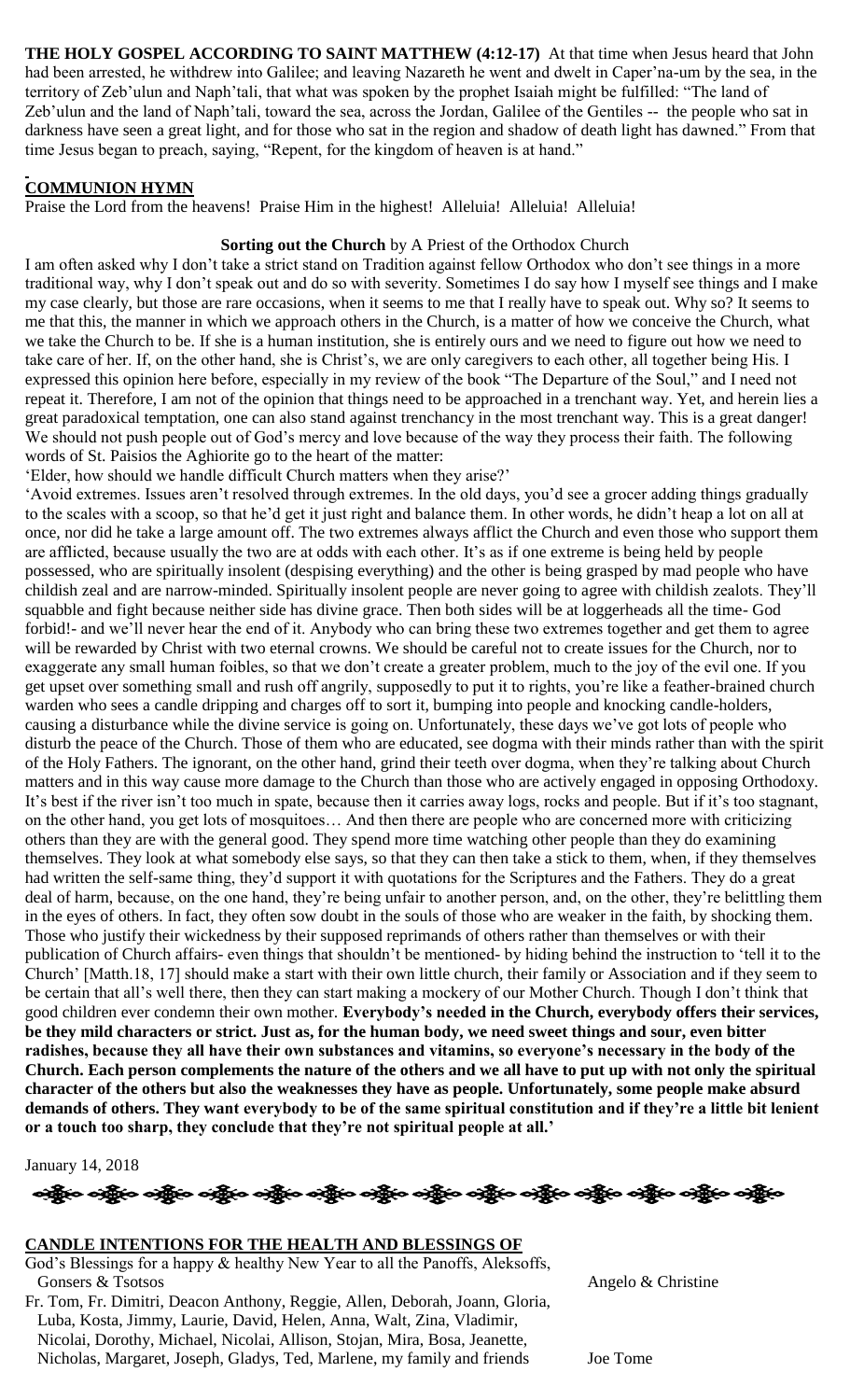Special Intention Joe Tome Helen Popoff, Alex Popoff, Anna Branoff & Patsy Papalazarou Alex & Magda Popoff Janet Williamson Dorothy Goodman Adelaida, Feodosiy, Irina, Oleg, Galina, Nikolay & Nikolay Irina Sivergina

#### **CANDLE INTENTIONS FOR BLESSED REPOSE**

Blessed Repose to all of our deceased relatives & friends Angelo & Christine Peter Popoff & John Naum Alex & Magda Popoff Vasiliy, Andrey, Galina, Nikolay & Vitaliy Irina Sivergina



**WELCOME** to all our friends and visitors. Please join us for coffee and donuts in our fellowship hall.

**COFFEE HOUR** Volunteers are needed to help serve coffee and donuts for the month of January. Please see the sign-up sheet outside of the kitchen. Call or email the parish office as well as signing up, if you'd like to sponsor the donuts and/or coffee.

**PARISH COUNCIL OFFICERS** at the January council meeting the following officers were elected; Sharon Jernigan-President, Catherine Steiner-Vice President, Susie Ford-Treasurer and Kathy Gonser –Secretary. Bob Steiner was elected as a non-officer to the executive board. The following were elected as chairperson(s) of the following ministries: Shari Nicoloff & Kathy Gonser-Fundraising, Dennis Jernigan, Bob Steiner & Calvin Conrad-Maintenance/Cemetery. **The chair people appreciate assistance from you in their work.**

**ANNUAL MEETING** The Annual Meeting of Saint Nicholas Parish will be held today beginning with a short prayer service after the Divine Liturgy. The Meeting will then reconvene in the Parish Hall. **All parish organizations must prepare a report, oral or written, to be given at this meeting.**

## **OUR CHARITY MINISTRIES**

**HOPE IN A BOX** is collecting Toilet Paper for the month of January. Place the items in the blue box in the hall. Catholic Charities Community Closet will distribute the items.

**FOOD DRIVE** Place non-perishable food items in the other blue box in the hall

**2018 OFFERING ENVELOPES** There are still some boxes of envelopes left on the table in the parish hall. Please check to see if you have a box with your name on it, even if you marked  $N<sub>0</sub>$  on your pledge card for them. If you give regularly (whether or not you filled out a pledge card) it's a tremendous help if you use the numbered envelopes. Don't see envelopes with your name on them and want them? Call Marcia (810-744-0070) and let her know.

**6 th ANNUAL PAN ORTHODOX WINTER DINNER** to support the Dormition of the Mother of God Orthodox Monastery will be held on Thursday, January 18 at Assumption. The event will start at 5:30 with Vespers sung by the Mothers of Dormition Monastery, social time, dinner at 7:00 & the benediction at 8:30. Donations are requested at \$35 per adult and \$25 per student. Reservations need to be made by Sunday, January 14<sup>th</sup>. You may contact Deborah Gonser-Adams at (810) 695-2464 for more information and to make your reservation(s).

**THEOPHANY HOUSE BLESSINGS** can be scheduled for the week of February 11<sup>th</sup>. Forms are located at the candle stand or call the parish office to make your appointment.

**FATHER MATTHEW OUT OF TOWN through February 7th . He will be accompanying Archbishop Alexander to Simonospetras Monastery on Mount Athos. This is the monastery where Archbishop Alexander was tonsured a monk by Elder Aimilianos. In case of a pastoral emergency you may reach Fr. Gabriel Bilas 330-285-1740, Fr. Joseph Abud 810-444-9108, or Fr. Angelo Maggos 810-471-0316.**

| <b>Weekly Schedule:</b>               |                                                                                                |
|---------------------------------------|------------------------------------------------------------------------------------------------|
| Tuesday, Jan 16                       |                                                                                                |
| $6 \text{ pm-}8 \text{ pm}$           | <b>Book Club</b>                                                                               |
| <b>Wednesday</b> , Jan 17             | No Liturgy or Adult Ed class until February 14 <sup>th</sup>                                   |
| Thursday, Jan 18<br>$5:30 \text{ pm}$ | 6 <sup>th</sup> ANNUAL PAN ORTHODOX WINTER DINNER at Assumption<br>evening begins with Vespers |